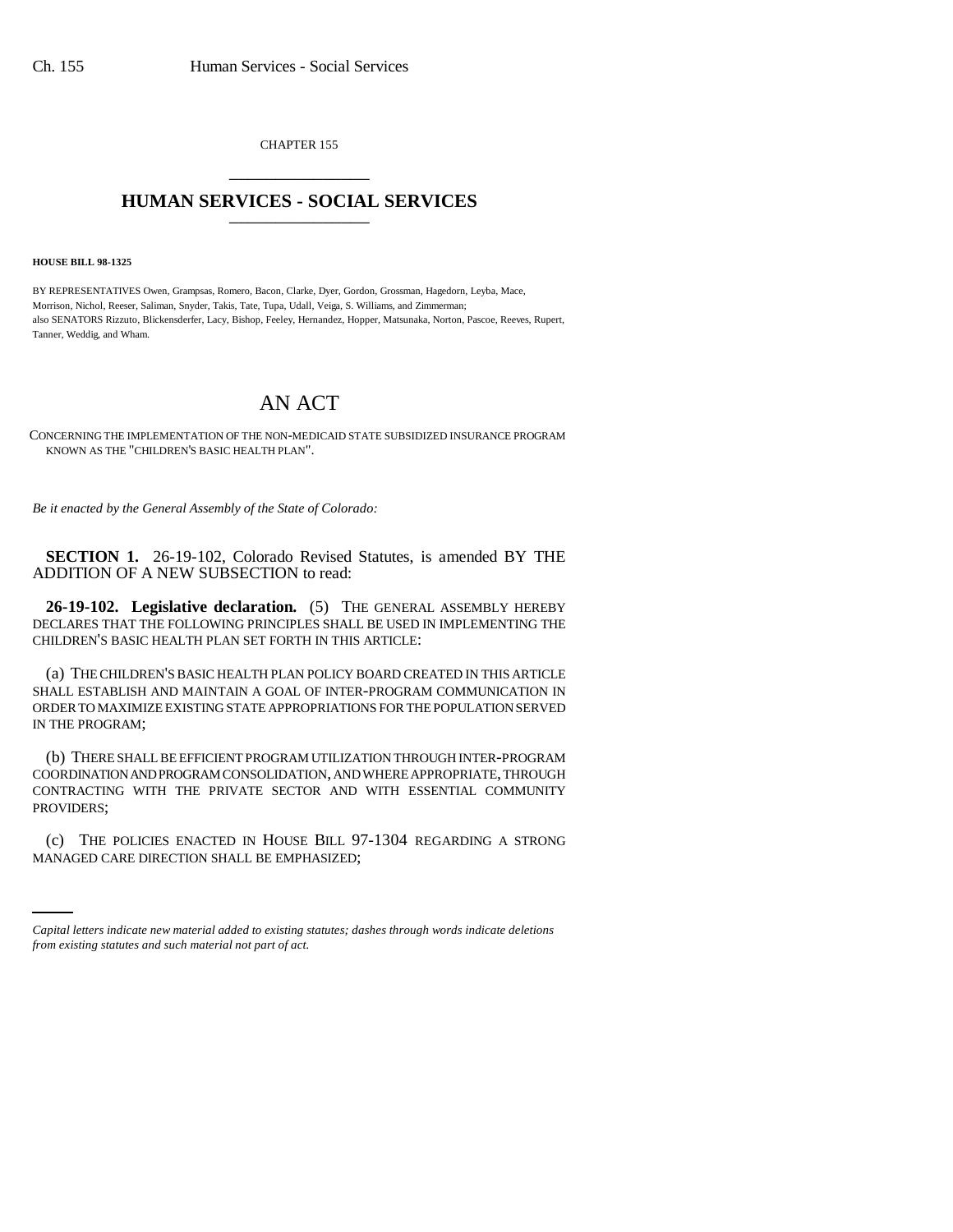(d) THE PRIVATE SECTOR SHALL BE INVOLVED TO THE GREATEST POSSIBLE DEGREE;

(e) THERE SHALL BE A STRONG EMPHASIS ON COORDINATION WITH LOCAL AND STATE PUBLIC HEALTH PROGRAMS AND INITIATIVES FOR CHILDREN.

**SECTION 2.** 26-19-103 (1) and (4), Colorado Revised Statutes, are amended, and the said 26-19-103 is further amended BY THE ADDITION OF THE FOLLOWING NEW SUBSECTIONS, to read:

**26-19-103. Definitions.** As used in this article, unless the context otherwise requires:

(1) "Child" means a person who is less than eighteen NINETEEN years of age.

(4) "Eligible person" means a person who is less than eighteen NINETEEN years of age, whose gross family income does not exceed one hundred eighty-five percent of the federal poverty level, adjusted for family size.

(5.4) "ESSENTIAL COMMUNITY PROVIDER" MEANS A HEALTH CARE PROVIDER THAT:

(a) HAS HISTORICALLY SERVED MEDICALLY NEEDY OR MEDICALLY INDIGENT PATIENTS AND DEMONSTRATES A COMMITMENT TO SERVE LOW-INCOME AND MEDICALLY INDIGENT POPULATIONS WHO MAKE UP A SIGNIFICANT PORTION OF ITS PATIENT POPULATION, OR IN THE CASE OF A SOLE COMMUNITY PROVIDER, SERVES THE MEDICALLY INDIGENT PATIENTS WITHIN ITS MEDICAL CAPABILITY; AND

(b) WAIVES CHARGES OR CHARGES FOR SERVICES ON A SLIDING SCALE BASED ON INCOME AND DOES NOT RESTRICT ACCESS OR SERVICES BECAUSE OF A CLIENT'S FINANCIAL LIMITATIONS.

(6.5) "POLICY BOARD" MEANS THE CHILDREN'S BASIC HEALTH PLAN POLICY BOARD CREATED IN SECTION 26-19-104.5.

**SECTION 3.** 26-19-104, Colorado Revised Statutes, is amended to read:

**26-19-104. Children's basic health plan - implementation required - rules.** The <del>department</del> POLICY BOARD is authorized to adopt rules to implement AND ADMINISTER the children's basic health plan to provide health insurance coverage to children on a statewide basis pursuant to the provisions of this article.

**SECTION 4.** Article 19 of title 26, Colorado Revised Statutes, is amended BY THE ADDITION OF THE FOLLOWING NEW SECTIONS to read:

**26-19-104.5. Policy board -creation - repeal.** (1) THERE IS HEREBY CREATED IN THE DEPARTMENT OF HEALTH CARE POLICY AND FINANCING THE CHILDREN'S BASIC HEALTH PLAN POLICY BOARD, WHICH SHALL EXERCISE ITS POWERS AND PERFORM ITS DUTIES AND FUNCTIONS AS IF IT WERE TRANSFERRED TO SAID DEPARTMENT BY A **TYPE 1** TRANSFER. THE POLICY BOARD SHALL CONSIST OF ELEVEN MEMBERS. FOUR MEMBERS OF THE POLICY BOARD SHALL BE THE EXECUTIVE DIRECTORS OF THE DEPARTMENTS OF PUBLIC HEALTH AND ENVIRONMENT, HEALTH CARE POLICY AND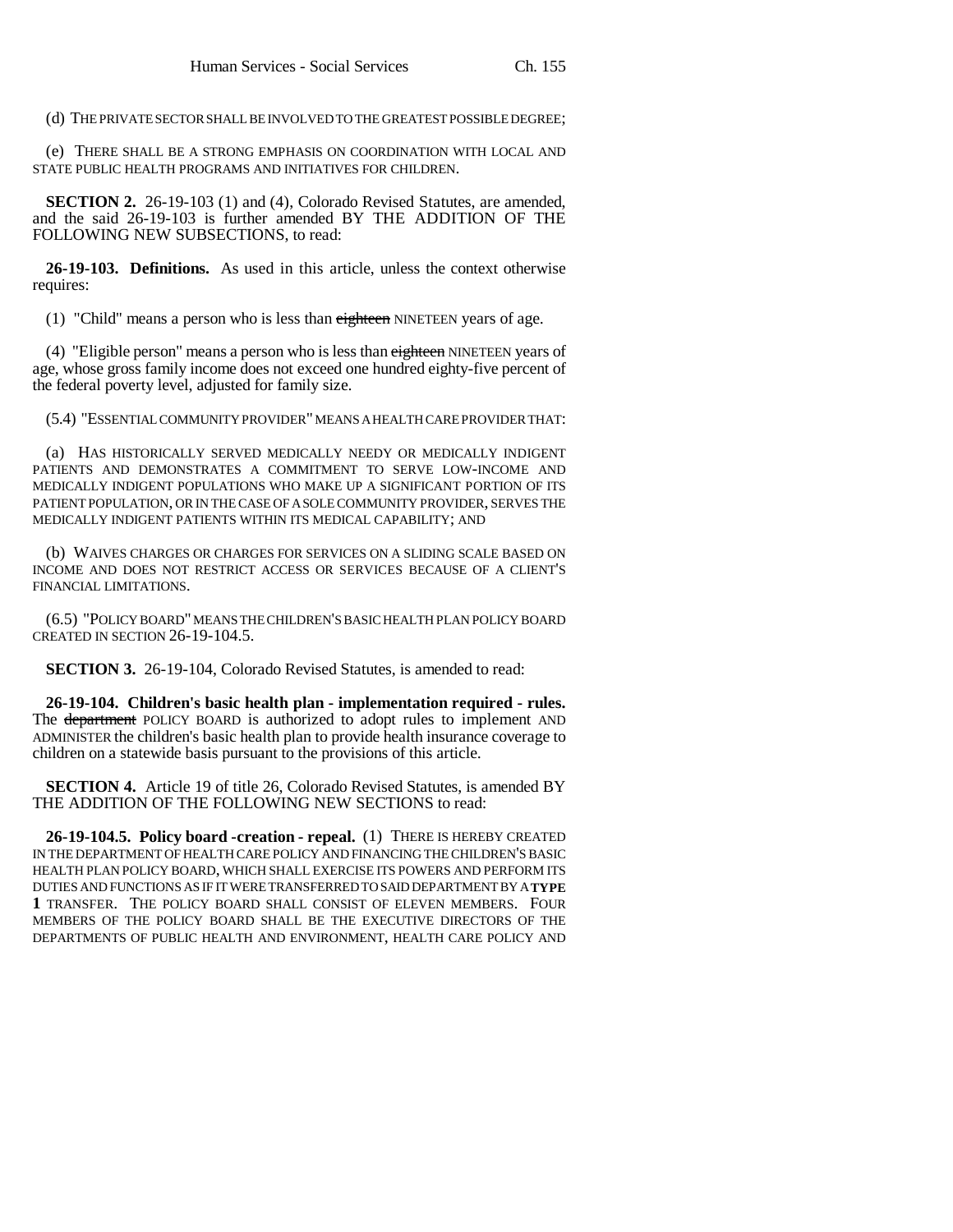## Ch. 155 Human Services - Social Services

FINANCING, EDUCATION, AND HUMAN SERVICES, OR THEIR DESIGNEES. SEVEN MEMBERS OF THE POLICY BOARD SHALL BE APPOINTED BY THE GOVERNOR, WITH THE CONSENT OF THE SENATE, AND SHALL REPRESENT THE FOLLOWING: TWO MEMBERS SHALL REPRESENT SMALL BUSINESS OR OTHER BUSINESSES IN THE STATE; THREE MEMBERS SHALL REPRESENT THE HEALTH CARE INDUSTRY, INCLUDING ONE WHO IS A MANAGED CARE EXPERT NOT AFFILIATED WITH A MANAGED CARE ORGANIZATION UNDER CONTRACT TO PROVIDE SERVICES UNDER THE CHILDREN'S BASIC HEALTH PLAN; ONE MEMBER SHALL BE A REPRESENTATIVE OF AN ESSENTIAL COMMUNITY PROVIDER; AND ONE MEMBER SHALL BE A CONSUMER.

(2) THE APPOINTED MEMBERS OF THE POLICY BOARD SHALL SERVE TERMS OF FOUR YEARS; EXCEPT THAT THE INITIAL TERMS OF ONE OF THE BUSINESS REPRESENTATIVES AND ONE OF THE HEALTH CARE INDUSTRY MEMBERS SHALL BE THREE YEARS. WHENEVER A VACANCY EXISTS, THE GOVERNOR SHALL APPOINT A MEMBER FOR THE REMAINING PORTION OF THE UNEXPIRED TERM CREATED BY THE VACANCY. THE GOVERNOR MAY REMOVE ANY APPOINTED MEMBER OF THE POLICY BOARD FOR ANY CAUSE THAT RENDERS SUCH A MEMBER INCAPABLE OR UNFIT TO DISCHARGE THE DUTIES OF THE OFFICE.

(3) THIS SECTION IS REPEALED, EFFECTIVE JULY 1, 2000.

**26-19-104.6. Policy board - power and duties - reports.** (1) IN ADDITION TO ANY OTHER POWERS ENUMERATED IN THIS ARTICLE, THE POLICY BOARD SHALL HAVE THE FOLLOWING POWERS AND DUTIES:

(a) TO REPORT PERIODICALLY TO THE JOINT BUDGET COMMITTEE ON THE PROGRESS MADE IN INTER-PROGRAM COORDINATION AND PROGRAM CONSOLIDATION WITH EXISTING HEALTH CARE PROGRAMS AND ON THE EFFICIENCIES ACHIEVED IN UTILIZING EXISTING HEALTH CARE PROGRAMS PURSUANT TO THIS ARTICLE;

(b) TO REPORT ON MATTERS THE POLICY BOARD DEEMS TO BE OF INTEREST TO THE GENERAL ASSEMBLY REGARDING THE IMPLEMENTATION AND ADMINISTRATION OF THE CHILDREN'S BASIC HEALTH PLAN; AND

(c) TO REPORT ON ENROLLMENT, UTILIZATION, AND QUALITY OF HEALTH CARE SERVICES PROVIDED THROUGH THE CHILDREN'S BASIC HEALTH PLAN, AND IDENTIFY BARRIERS RELATED TO ENROLLMENT, UTILIZATION, AND QUALITY.

(2) IN ADDITION TO THE REPORTS SUBMITTED TO THE JOINT BUDGET COMMITTEE PURSUANT TO SUBSECTION (1) OF THIS SECTION, THE POLICY BOARD SHALL CONDUCT AN EVALUATION OF THE CONTRACTING AND ADMINISTRATIVE FUNCTIONS AND THE METHODOLOGY USED BY THE DEPARTMENT IN IMPLEMENTING THE CHILDREN'S BASIC HEALTH PLAN AND SHALL MAKE RECOMMENDATIONS REGARDING ANY NECESSARY CHANGES TO THE PROGRAM OR THE STATUTES, INCLUDING ANY RECOMMENDATIONS REGARDING FURTHER PRIVATIZATION OF THESE FUNCTIONS. SUCH EVALUATION SHALL INCLUDE STATE FISCAL YEARS 1997-98 AND 1998-99. THE POLICY BOARD SHALL SUBMIT A WRITTEN REPORT OF ITS EVALUATION AND RECOMMENDATIONS ON OR BEFORE OCTOBER 1, 1999, TO THE JOINT BUDGET COMMITTEE AND TO THE HEALTH, ENVIRONMENT, WELFARE, AND INSTITUTIONS COMMITTEES OF THE HOUSE OF REPRESENTATIVES AND THE SENATE.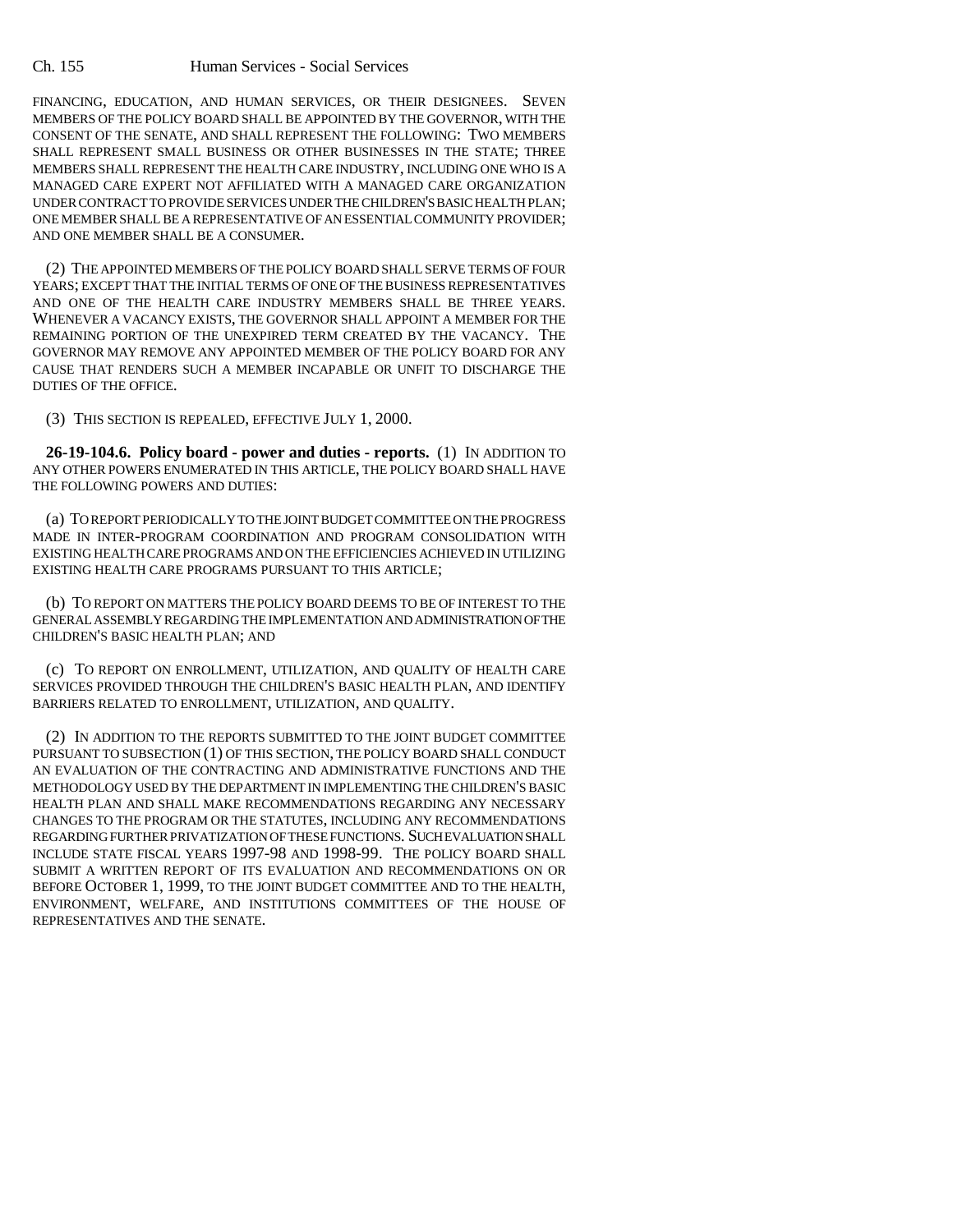(3) THE DEPARTMENT SHALL SUBMIT TO THE POLICY BOARD ANY INFORMATION CONCERNING THE IMPLEMENTATION AND ADMINISTRATION OF THE CHILDREN'S BASIC HEALTH PLAN THAT IS REQUESTED BY THE POLICY BOARD IN CONNECTION WITH ITS REPORTING AND EVALUATION DUTIES OUTLINED IN THIS SECTION.

**26-19-104.7. Advisory board -appointment - repeal.** (1) THE EXECUTIVE DIRECTOR OF THE DEPARTMENT OF HEALTH CARE POLICY AND FINANCING MAY APPOINT AN ADVISORY BOARD FOR THE PURPOSE OF ADVISING THE POLICY BOARD AND THE DEPARTMENT ON THE IMPLEMENTATION AND ADMINISTRATION OF THE CHILDREN'S BASIC HEALTH PLAN. THE NUMBER OF PERSONS APPOINTED TO SERVE ON THE ADVISORY BOARD SHALL BE DETERMINED BY THE EXECUTIVE DIRECTOR.

(2) THIS SECTION IS REPEALED, EFFECTIVE JULY 1, 2000.

**SECTION 5.** 26-19-106 (1) and (2) (b), Colorado Revised Statutes, are amended to read:

**26-19-106. Annual savings report.** (1) By November 1 OCTOBER 1 of each year, the department shall submit to the joint budget committee of the general assembly and to the office of state planning and budgeting an annual savings report stating the cost-savings anticipated in the previous, current, and subsequent fiscal years from health care program reforms, consolidations, and streamlining.

(2) The annual savings report shall include a description of net savings factoring in increased administrative expenses from the following:

(b) **Consolidation of the children's portions of the Colorado indigent care program into the plan.** In calculating the savings accrued and anticipated from consolidation of the children's portions of the Colorado indigent care program, created in article 15 of this title, into the plan, the department shall use the following methodology: Estimate the reduction in expenditures due to the reduction in the number of children under age eighteen NINETEEN served by the Colorado indigent care program for each fiscal year in which children have been enrolled in the children's basic health plan.

**SECTION 6.** 26-19-107 (1) (a), (1) (d), and (2), Colorado Revised Statutes, are amended to read:

**26-19-107. Duties of the department - schedule of services - premiums copayments - subsidies.** (1) In addition to any other duties pursuant to this article, the department shall have the following duties:

(a) To design, on or after  $J_{\text{t}}$   $1, 1998$ , THE EFFECTIVE DATE OF THIS SECTION, and from time to time revise, a schedule of health care services included in the plan including, AND TO PROPOSE SAID SCHEDULE TO THE POLICY BOARD FOR APPROVAL OR MODIFICATION. THE SCHEDULE OF HEALTH CARE SERVICES AS PROPOSED BY THE DEPARTMENT AND APPROVED BY THE POLICY BOARD, SHALL INCLUDE, but SHALL not BE limited to, preventive care, physician services, inpatient and outpatient hospital services, prescription drugs and medications, and other services that may be medically necessary for the health of enrollees. The department shall design and revise this schedule of health care services included in the plan to be similar to the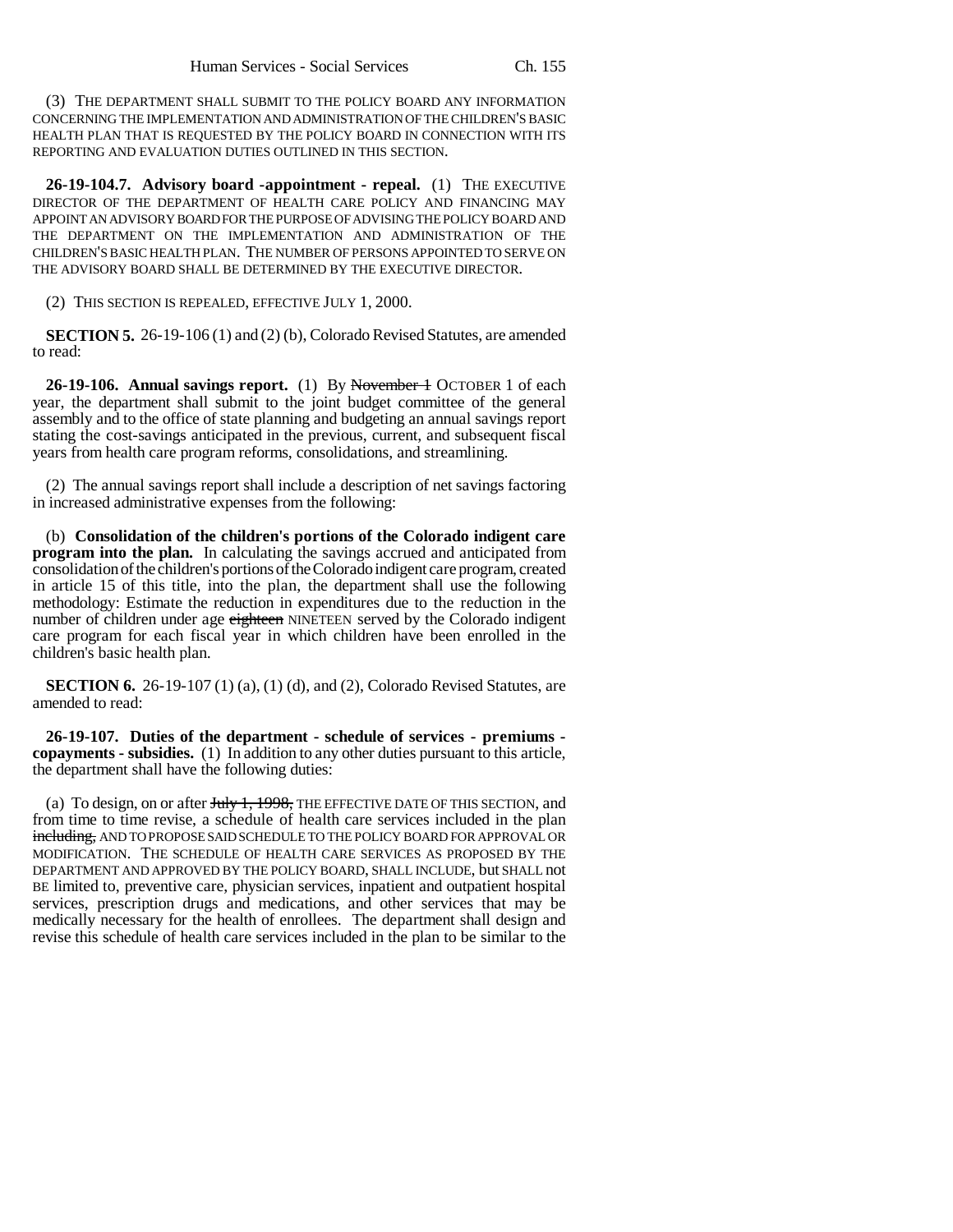basic and standard health benefit plans defined in section 10-16-102 (4) and (42), C.R.S.

(d) To design AND PROPOSE TO THE POLICY BOARD FOR ADOPTION detailed rules of eligibility and enrollment processes for the plan;

(2) The department is authorized to institute a program for competitive bidding pursuant to section 24-103-202 or 24-103-203, C.R.S., for providing medical services on a managed care basis for children under this article. The department is authorized to SHALL select more than one managed care contractor TO SERVE COUNTIES IN WHICH THERE ARE PROVIDERS CONTRACTING WITH MORE THAN ONE MANAGED CARE PLAN. IN COUNTIES WHERE THERE IS ONLY ONE OPERATIONAL MANAGED CARE PLAN, THE DEPARTMENT MAY CONTRACT WITH THAT MANAGED CARE PLAN TO SERVE CHILDREN ENROLLED IN THE PLAN. To the extent that the department determines that there is a unique community-based organization that is able to perform the new functions required under this article, the department may select such contractor pursuant to section 24-103-205, C.R.S., and rules promulgated by the department POLICY BOARD to administer all or a portion of the children's basic health plan according to section 26-19-111. In addition to such contractor, the department may enter into contracts, as necessary, with the administrator of the Colorado children's health plan to carry out the purposes of this article. THE POLICY BOARD SHALL ASSURE THE UTILIZATION OF ESSENTIAL COMMUNITY PROVIDERS FOR THE PROVISION OF SERVICES INCLUDING ELIGIBILITY DETERMINATION, ENROLLMENT, AND OUTREACH WHEN REASONABLE. THE DEPARTMENT SHALL CONTRACT WITH MANAGED CARE ORGANIZATIONS FOR THE DELIVERY OF HEALTH SERVICES PURSUANT TO THIS ARTICLE. THE DEPARTMENT MAY CONTRACT WITH ESSENTIAL COMMUNITY PROVIDERS FOR HEALTH CARE SERVICES IN AREAS OF THE STATE THAT ARE NOT ADEQUATELY SERVED BY MANAGED CARE ORGANIZATIONS.

**SECTION 7.** 26-19-108 (1), Colorado Revised Statutes, is amended to read:

**26-19-108. Financial management.** (1) The department POLICY BOARD shall promulgate rules to implement financial management of the plan. PURSUANT TO SUCH RULES, the department shall adjust benefit levels, eligibility guidelines, and any other measure to ensure that sufficient funds are present to implement the provisions of this article.

**SECTION 8.** 26-19-109 (3), Colorado Revised Statutes, is amended to read:

**26-19-109. Eligibility.** (3) THE DEPARTMENT MAY ESTABLISH PROCEDURES SUCH THAT children with gross family incomes that exceed one hundred eighty-five percent of the federal poverty guidelines may enroll in the plan, but are not eligible for subsidies from the department.

**SECTION 9.** 26-19-110, Colorado Revised Statutes, is amended BY THE ADDITION OF THE FOLLOWING NEW SUBSECTIONS to read:

**26-19-110. Participation by managed care plans - participation of essential community providers.** (3.5) (a) MANAGED CARE PLANS SHALL BE SELECTED BY THE DEPARTMENT TO PARTICIPATE IN THE CHILDREN'S BASIC HEALTH PLAN BASED UPON THE MANAGED CARE PLANS' ASSURANCES AND THE DEPARTMENT'S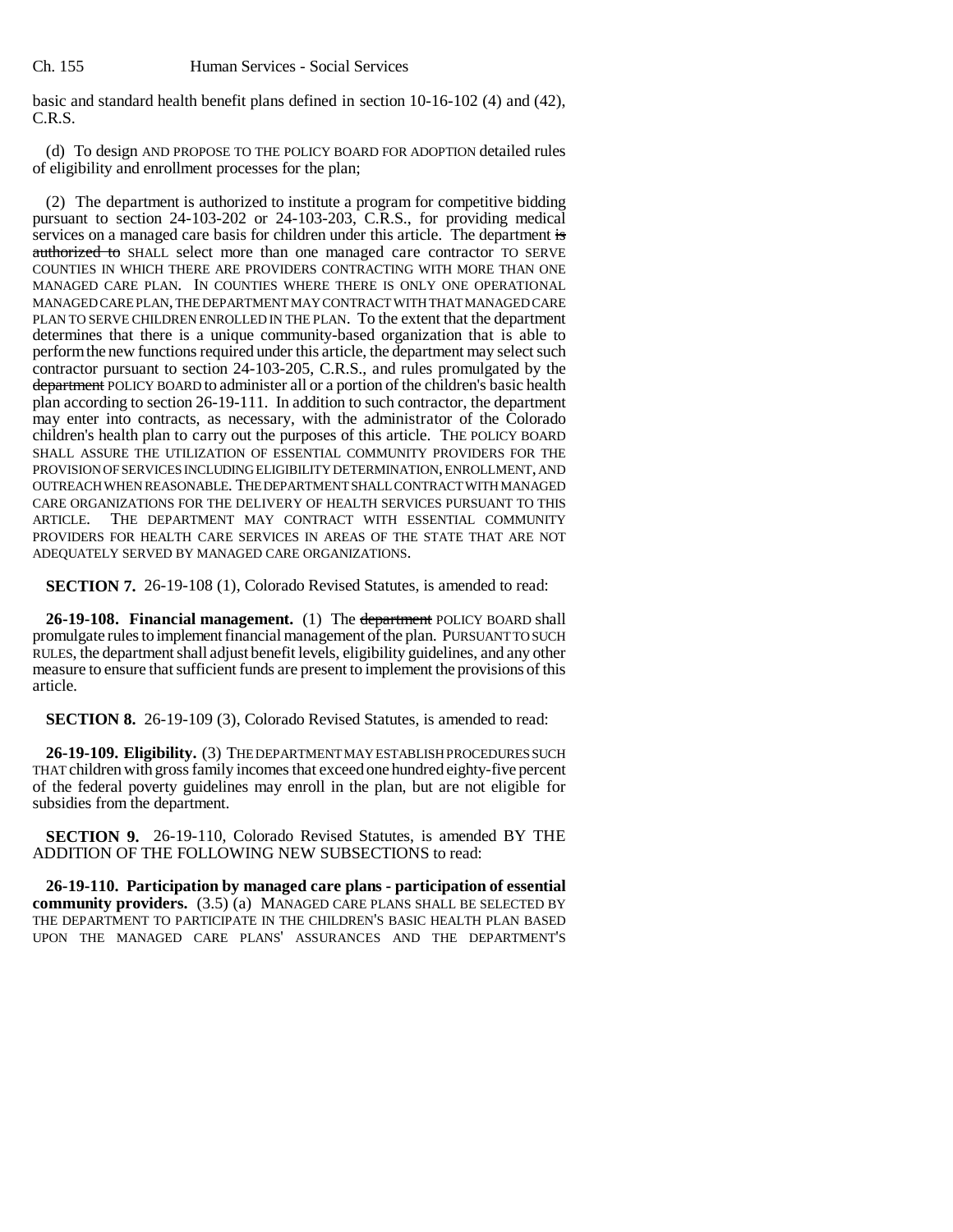VERIFICATION THAT THE MANAGED CARE PLAN IS UTILIZING WITHIN ITS NETWORK ESSENTIAL COMMUNITY PROVIDERS TO THE EXTENT THAT THIS ACTION DOES NOT RESULT IN A NET INCREASE IN THE COST FOR PROVIDING SERVICES TO THE MANAGED CARE PLAN.

(b) THE MANAGED CARE ORGANIZATION SHALL SEEK PROPOSALS FROM EACH ESSENTIAL COMMUNITY PROVIDER IN A COUNTY IN WHICH THE MANAGED CARE ORGANIZATION IS ENROLLING RECIPIENTS FOR THOSE SERVICES THAT THE MANAGED CARE ORGANIZATION PROVIDES OR INTENDS TO PROVIDE AND THAT AN ESSENTIAL COMMUNITY PROVIDER PROVIDES OR IS CAPABLE OF PROVIDING. TO ASSIST MANAGED CARE ORGANIZATIONS IN SEEKING PROPOSALS, THE STATE DEPARTMENT SHALL PROVIDE MANAGED CARE ORGANIZATIONS WITH A LIST OF ESSENTIAL COMMUNITY PROVIDERS IN EACH COUNTY. THE MANAGED CARE ORGANIZATION SHALL CONSIDER SUCH PROPOSALS IN GOOD FAITH AND SHALL, WHEN DEEMED REASONABLE BY THE MANAGED CARE ORGANIZATION BASED ON THE NEEDS OF ITS ENROLLEES, CONTRACT WITH ESSENTIAL COMMUNITY PROVIDERS. EACH ESSENTIAL COMMUNITY PROVIDER SHALL BE WILLING TO NEGOTIATE ON REASONABLY EQUITABLE TERMS WITH EACH MANAGED CARE ORGANIZATION. ESSENTIAL COMMUNITY PROVIDERS MAKING PROPOSALS UNDER THIS SUBSECTION (3.5) SHALL BE ABLE TO MEET THE CONTRACTUAL REQUIREMENTS OF THE MANAGED CARE ORGANIZATION. THE REQUIREMENT OF THIS SUBSECTION (3.5) SHALL NOT APPLY TO A MANAGED CARE ORGANIZATION IN AREAS IN WHICH THE MANAGED CARE ORGANIZATION OPERATES ENTIRELY AS A GROUP MODEL HEALTH MAINTENANCE ORGANIZATION.

(c) ANY DISPUTES BETWEEN A MANAGED CARE ORGANIZATION AND AN ESSENTIAL COMMUNITY PROVIDER THAT CANNOT BE RESOLVED THROUGH GOOD FAITH NEGOTIATIONS MAY BE RESOLVED THROUGH AN INFORMAL REVIEW BY THE STATE DEPARTMENT AT THE REQUEST OF ONE OF THE PARTIES, OR THROUGH THE STATE DEPARTMENT'S AGGRIEVED PROVIDER APPEAL PROCESS IN ACCORDANCE WITH SECTION 25.5-1-107 (2), C.R.S., IF REQUESTED BY ONE OF THE PARTIES.

IN SELECTING MANAGED CARE ORGANIZATIONS THROUGH COMPETITIVE BIDDING, THE STATE DEPARTMENT SHALL GIVE PREFERENCE TO THOSE MANAGED CARE ORGANIZATIONS THAT HAVE EXECUTED CONTRACTS FOR SERVICES WITH ONE OR MORE ESSENTIAL COMMUNITY PROVIDERS. IN SELECTING MANAGED CARE ORGANIZATIONS, THE STATE DEPARTMENT SHALL NOT PENALIZE A MANAGED CARE ORGANIZATION FOR PAYING COST-BASED REIMBURSEMENT TO FEDERALLY QUALIFIED HEALTH CENTERS AS DEFINED IN THE "SOCIAL SECURITY ACT".

(5.5) IN AREAS OF THE STATE IN WHICH A PARTICIPATING MANAGED CARE PLAN DOES NOT HAVE PROVIDERS, THE DEPARTMENT MAY CONTRACT WITH ESSENTIAL COMMUNITY PROVIDERS AND OTHER HEALTH CARE PROVIDERS TO PROVIDE HEALTH CARE SERVICES UNDER THE CHILDREN'S BASIC HEALTH PLAN USING A MANAGED CARE MODEL SO LONG AS SUCH CONTRACT DOES NOT RESULT IN ADDITIONAL COSTS TO THE STATE.

**SECTION 10.** 26-4-113 (7) (a), Colorado Revised Statutes, is amended to read:

**26-4-113. Statewide managed care system - implementation required repeal.** (7) **Annual savings report and use of savings.** (a) By September 1 OCTOBER 1 of each year, the state department shall submit to the joint budget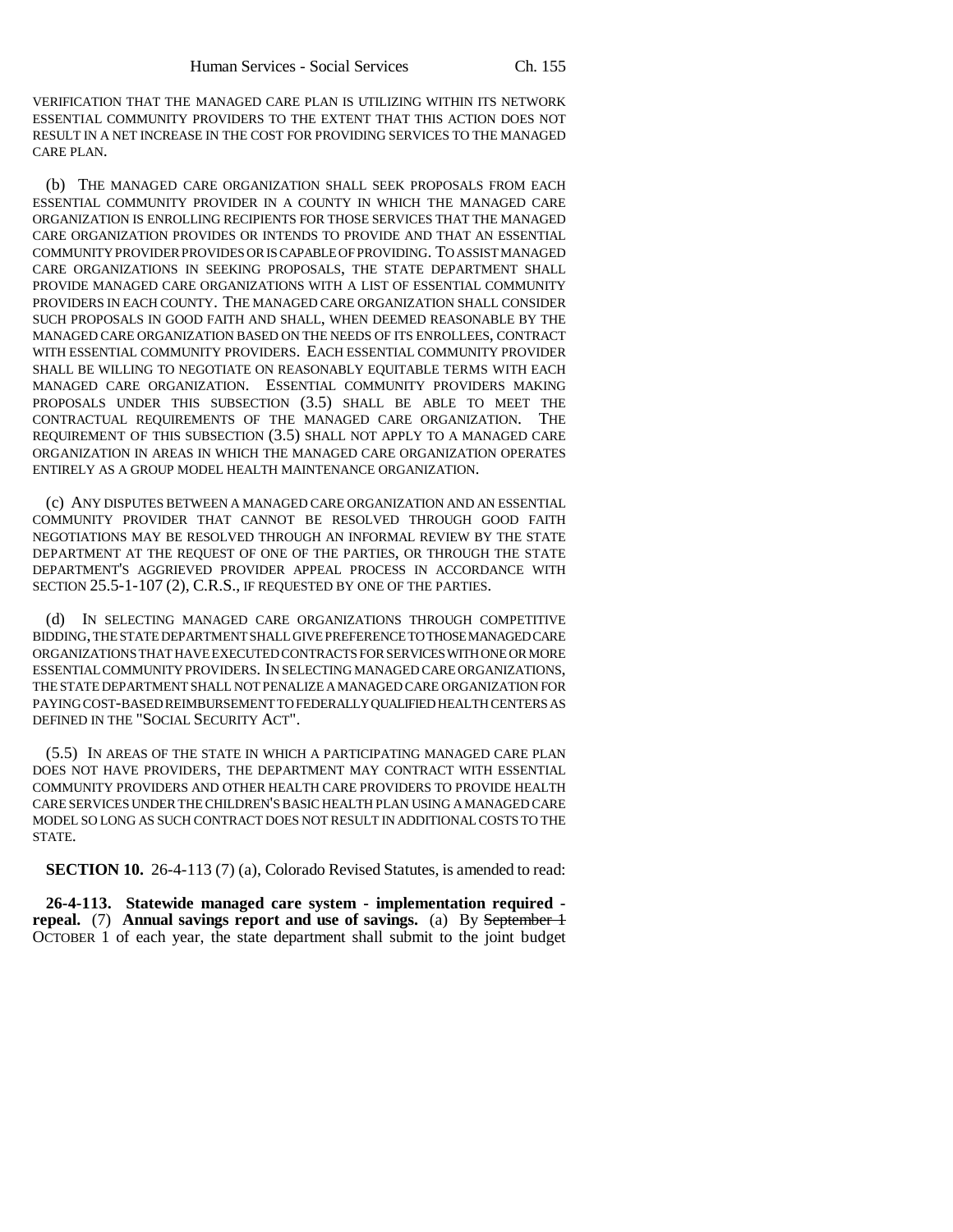committee, the health, environment, welfare, and institutions committee of the senate, the health, environment, welfare, and institutions committee of the house of representatives, and to the office of state planning and budgeting a savings report stating the cost savings realized or anticipated in the previous, current, and subsequent state fiscal years from enrollment of recipients in managed care programs pursuant to the provisions of this subpart 2. The report shall include an assessment of the extent to which the program described in subsection (8) of this section has reduced providers' uncompensated burdens and an assessment of changes on the financial viability of essential community providers. The report shall also include a recommendation for prioritizing between the subsidized insurance program described in subsection (8) of this section and the grants programs described in subsection (9) of this section, and for prioritizing resources within each of those programs to different populations and regions of the state. These recommendations shall be based upon quantitative and qualitative assessments of needs and on the relative cost-effectiveness of different resource allocations.

**SECTION 11.** 26-17-102, Colorado Revised Statutes, is amended to read:

**26-17-102. Legislative declaration.** The general assembly finds that affordable ambulatory HEALTH care for low-income children who are not eligible for medicaid and are not otherwise insured is of vital concern for the welfare of such children. This lack of basic health care coverage is detrimental to the health of low-income children and to the public welfare, and results in substantial expenditures for emergency and remedial health care, often at the expense of health care providers, health care facilities, and all purchasers of health care, including the state. The use of managed health care systems has significant potential to reduce the growth of health care costs incurred by the people of this state. Therefore, the general assembly finds that a more cost-effective and efficient means of providing ambulatory HEALTH care for low-income children is necessary for the preservation of the health of its citizenry. The children's health plan created in this article exists only to the extent of available appropriations, as well as to the extent of the individual provider facility's physical, staff, and financial capabilities.

**SECTION 12.** 26-17-103 (1), (4), (5), and (7), Colorado Revised Statutes, are amended to read:

**26-17-103. Definitions.** As used in this article, unless the context otherwise requires:

(1) "Administrator" means the program administrator of the Colorado health sciences center who is responsible for the administration of the medically indigent program pursuant to article 15 of this title CHILDREN'S HEALTH PLAN PURSUANT TO THIS ARTICLE.

(4) "Covered services" means outpatient pediatric medical services, including, but not limited to, well child care checkups, immunizations, screening laboratory tests, visits for acute care for illnesses and injury, ongoing care for chronic illness, MENTAL HEALTH CARE SERVICES, and outpatient surgical AND INPATIENT services. The term does not include hospital services, nursing home or intermediate care facility services, mental health services dental services, or chemical dependency services.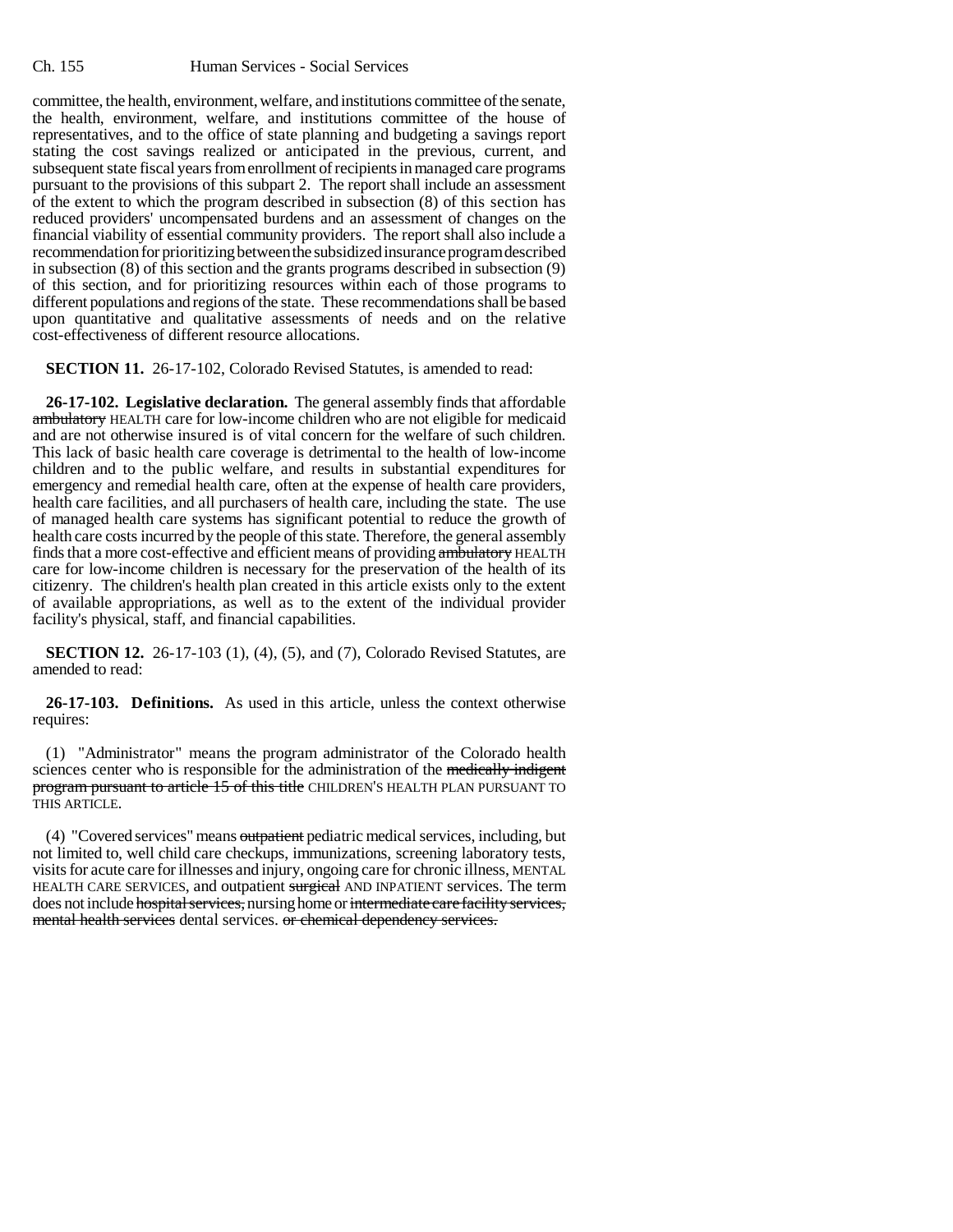(5) "Eligible persons" means children who are less than eighteen NINETEEN years of age, who are eligible under the medically indigent program established in article 15 of this title or are eligible under one of the programs specified in section 26-17-107.5, who are not eligible for medical assistance under the medical assistance program pursuant to article 4 of this title, and who are not otherwise insured for the covered services.

(7) "Enrollment fee" means  $a$  one time annual payment PAYMENTS, based upon the medically indigent program adjusted annual family income, which an eligible person makes to the plan prior to enrollment TO ENROLL in the plan.

**SECTION 13.** 26-17-104, Colorado Revised Statutes, is amended to read:

**26-17-104. Children's health plan established - administration.** The children's health plan is established to promote access to appropriate primary health care to assure healthy children. The plan shall provide children's health care services to eligible persons through managed health care systems as provided in this article. The plan shall be administered by the administrator, as defined in section 26-17-103 (1).

**SECTION 14.** 26-17-107, Colorado Revised Statutes, is amended to read:

**26-17-107. Application procedures.** Applications and other information shall be made available to provider offices, local human services agencies, head start programs, school districts, public and private elementary schools in which twenty-five percent or more of the students receive free or reduced price lunches, community health offices, and women, infants, and children (WIC) program sites. These sites may accept applications, collect the enrollment fee FEES, and forward the forms and fees to the administrator. Otherwise, applicants may apply directly to the administrator. The administrator may use individuals' social security numbers as identifiers for purposes of administering the plan and conduct data matches to verify income. Applicants shall submit evidence of family income, earned and unearned, that will be used to verify income eligibility. Notwithstanding any other law to the contrary, benefits under this article are secondary to a plan of insurance or benefit program under which an eligible person may have coverage. The administrator shall identify eligible persons who may have coverage or benefits under other plans of insurance or who become eligible for medical assistance.

**SECTION 15.** 26-17-108 (1), Colorado Revised Statutes, is amended to read:

**26-17-108. Enrollment fee - children's health plan cash fund - state contribution - client copayment.** (1) An annual enrollment fee of twenty-five dollars for each eligible child, not to exceed one hundred fifty dollars per family, is ENROLLMENT FEES THAT FOLLOW THE PREMIUM SCHEDULES ESTABLISHED BY THE DEPARTMENT OF HEALTH CARE POLICY AND FINANCING PURSUANT TO SECTION 26-19-107 ARE required from the family of each eligible person for children's health services. Enrollment fees shall be deposited in the children's health plan cash fund, which fund is hereby established. All moneys in the fund are subject to annual appropriation by the general assembly for the children's health plan. The administrator shall make an annual redetermination of continued eligibility and identify people who may become eligible for medical assistance. In the first year of operation, the state contribution shall be thirteen dollars per month or one hundred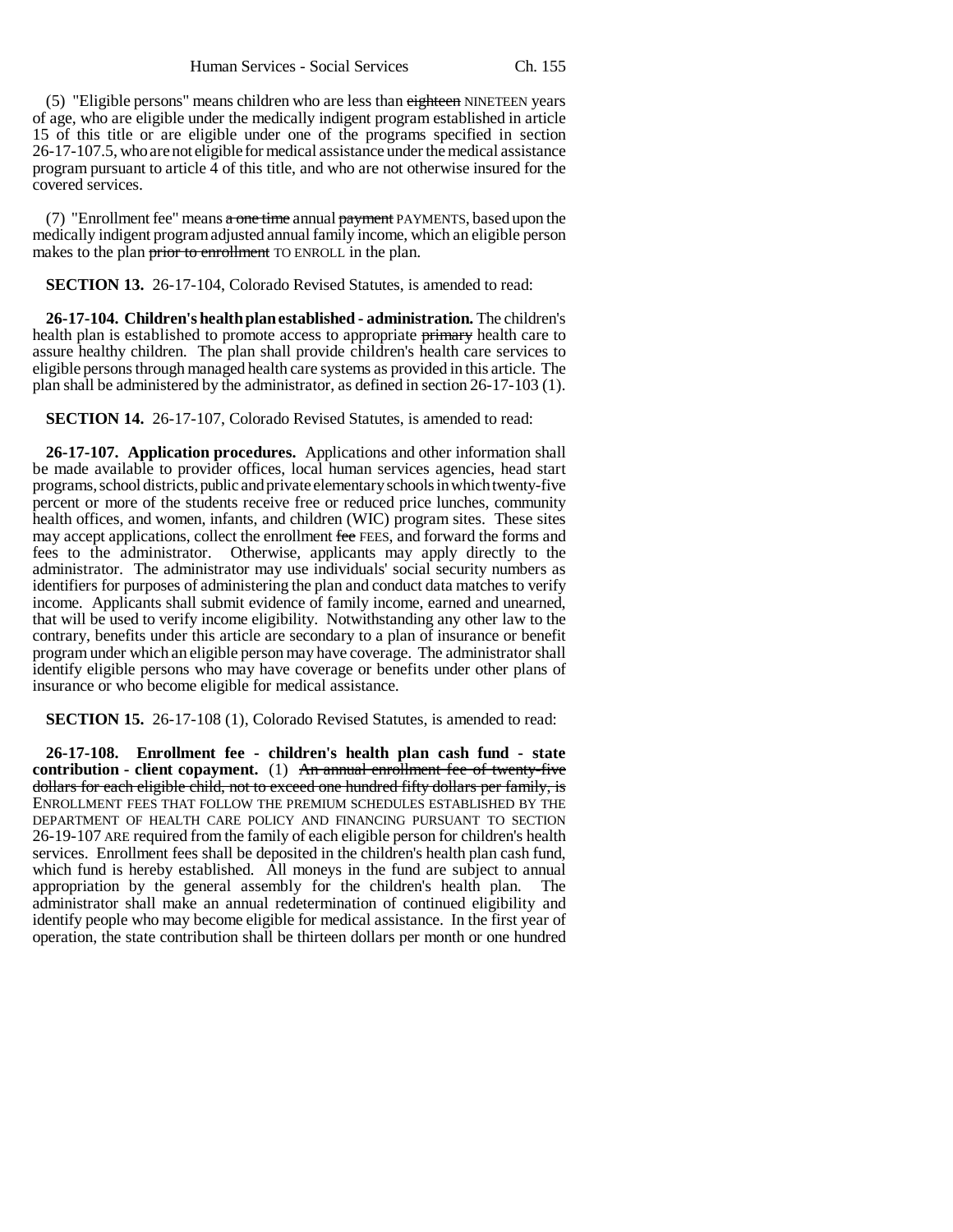fifty-six dollars per year for enrollment of each eligible person. Subsequent increased state contributions shall be subject to approval by the general assembly. The administrator shall negotiate rates for covered services, subject to the approval of the board.

**SECTION 16.** 26-17-109 (1) and the introductory portion to 26-17-109 (3), Colorado Revised Statutes, are amended to read:

**26-17-109. Participation by managed health care systems.** (1) Managed health care systems participating in the plan shall do so by contract with the health sciences center and shall provide, directly or by contract with other health care providers, covered services to each eligible person. NO NEW CONTRACTS FOR THE CHILDREN'S HEALTH PLAN SHALL BE EXECUTED WITH PROVIDERS AND NO NEW ENROLLEES SHALL BE ACCEPTED INTO THE CHILDREN'S HEALTH PLAN ON OR AFTER THE EFFECTIVE DATE OF THIS SUBSECTION (1) AS AMENDED. A participating managed health care system may offer, without additional cost to the patient or state, health care benefits or services not included in the schedule of covered services under the plan. A participating managed health care system shall not give preference in enrollment to eligible persons who accept such additional health care benefits or services. Managed health care systems participating in the plan shall not discriminate against any potential or current eligible person based upon health status, sex, race, ethnicity, or religion. The administrator may receive and act upon complaints from enrollees regarding failure to provide covered services or efforts to obtain payment, other than authorized copayments, for covered services directly from eligible persons, but nothing in this article empowers the administrator to impose any sanctions under any professional or facility licensing statute.

(3) Prior to negotiating with any managed health care system, the administrator shall determine, on an actuarially sound basis, the reasonable cost of providing the schedule of basic health care services, expressed in terms of upper and lower limits, and recognizing variations in the costs of providing the services through the various systems and in different areas of the state. In negotiating with managed health care systems for participation in the plan, the administrator shall adopt a uniform procedure that includes at least all of the following:

**SECTION 17.** 26-17-115, Colorado Revised Statutes, is amended to read:

**26-17-115. Repeal of article.** This article is repealed, effective July 1, 1998 1999.

**SECTION 18.** 24-1-119.5, Colorado Revised Statutes, is amended BY THE ADDITION OF A NEW SUBSECTION to read:

**24-1-119.5. Department of health care policy and financing - creation.** (7) THE CHILDREN'S BASIC HEALTH PLAN POLICY BOARD CREATED IN SECTION 26-19-104.6, C.R.S., AND ITS POWERS, DUTIES, AND FUNCTIONS ARE TRANSFERRED BY A **TYPE 1** TRANSFER TO THE DEPARTMENT OF HEALTH CARE POLICY AND FINANCING.

**SECTION 19. Federal funds.** The general assembly anticipates that, for the fiscal year beginning July 1, 1997, the department of health care policy and financing